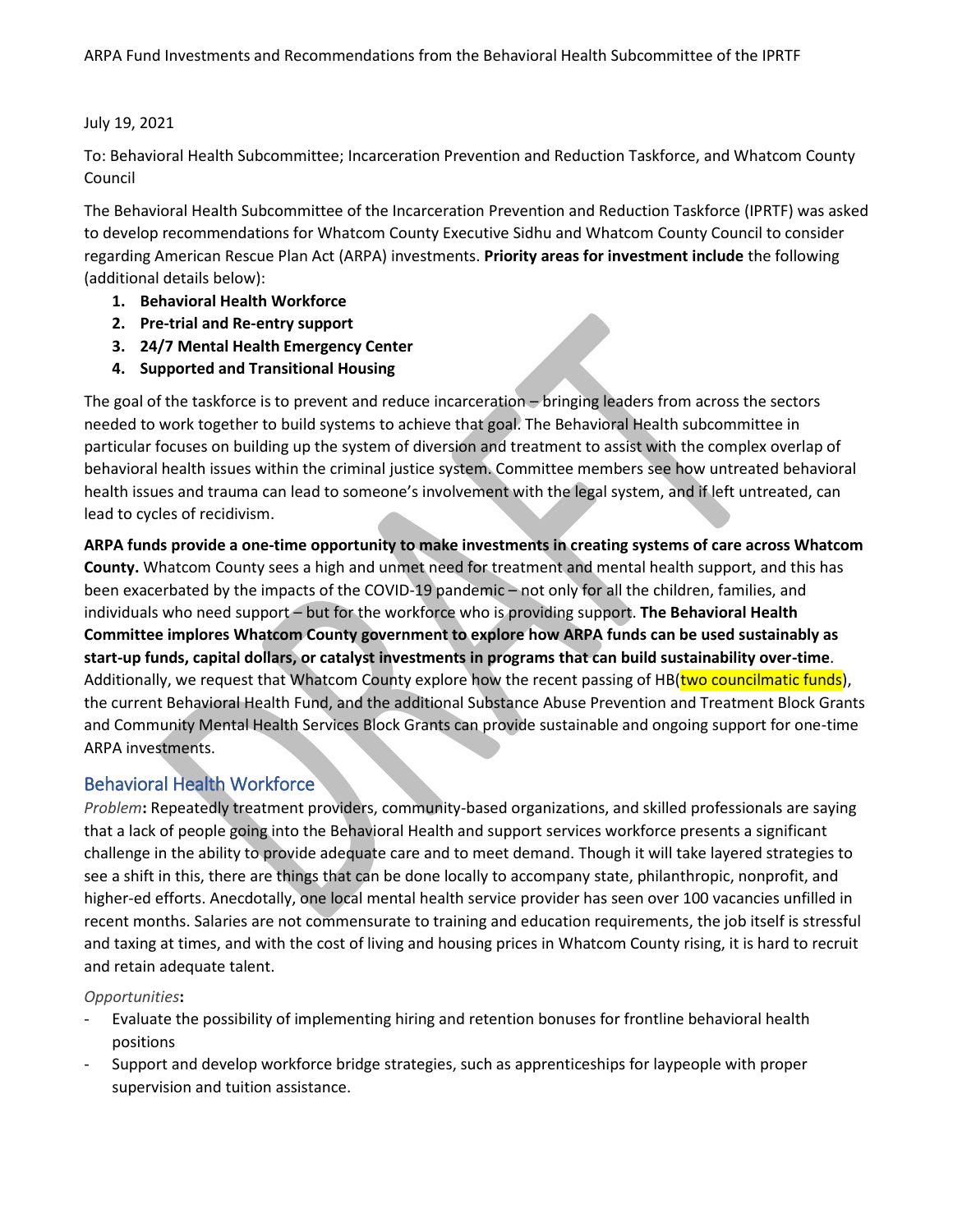- Ensure programs have the depth and breadth of clinicians to maintain favorable staff to patient ratios and quality outcomes.
- Advocate for strategies to increase industry salaries whether through philanthropy, reimbursement rates, working with the Health Care Authority and Center for Medicaid
- Provide relocation support for those moving to the area. (It can cost \$10,000+ to move across the country for example).
- Invest in organizations working on long-term strategies and develop strategic relationships and partnerships to advance this goal.

# Pre-Trial and Re-Entry Support

*Problem***:** The Criminal Justice system exists to ensure public safety, accountability and consequences for actions that harm others, and to allow for correction and rehabilitation for individuals who have committed crimes. The COVID-19 pandemic has stalled the processing of individuals through the system but has also demonstrated some progress in incarceration reduction through the constraints put on jail bookings. There is an opportunity to set individuals up for success during the extremely vulnerable times of pre-trial and re-entry. Ensuring the pretrial services and re-entry supports are robustly staffed and provided enhanced training to serve this population is an opportunity to keep people from recidivating or from having to enter the jail.

### *Opportunities***:**

- Invest in staffing and capacity for Pre-Trial and Re-Entry services.
- Provide trainings and ongoing education in how to be trauma-informed; best practices and evidence-based approaches; and diversity, equity, and inclusion for probation, pre-trial, law enforcement, and re-entry specialists
- Hire specialized Navigators/Case-Managers whose role would be to support individuals through all aspects of the criminal justice system – from arrest to re-entry – with the mind-set of re-entry from the very beginning.

## 24/7 Mental Health Emergency Center

*Problem***:** With legislative reforms making significant impact on local law enforcement's ability to respond to calls and provide support, and with a treatment and diversion system working to scale up and needing investments, there is nowhere for individuals to go on their own accord, or for mental health professionals to refer to in a moment of crisis.

*Opportunity***:** Use ARPA dollars to build a Mental Health Emergency Center – a 24/7 facility open to the public for anyone who is in crisis to access and be given care, treatment, support, and referrals that are needed. This would be different than the Crisis Stabilization Center in that (services would be broader and accessible to anyone in the community). Example[: DESC \(Crisis Solutions Center\), Seattle, WA.](https://www.desc.org/what-we-do/crisis-response/)

## Supported and Transitional Housing

*Problem***:** The COVID-19 pandemic has resulted in many individuals losing their incomes, jobs, and even their housing. There are some supported housing programs for individuals who need additional case-management support when they are working through mental health or substance use disorders. There is not a continuum of support however, and when individuals "graduate" from these programs, they are often left without help or resource at an exceedingly vulnerable time.